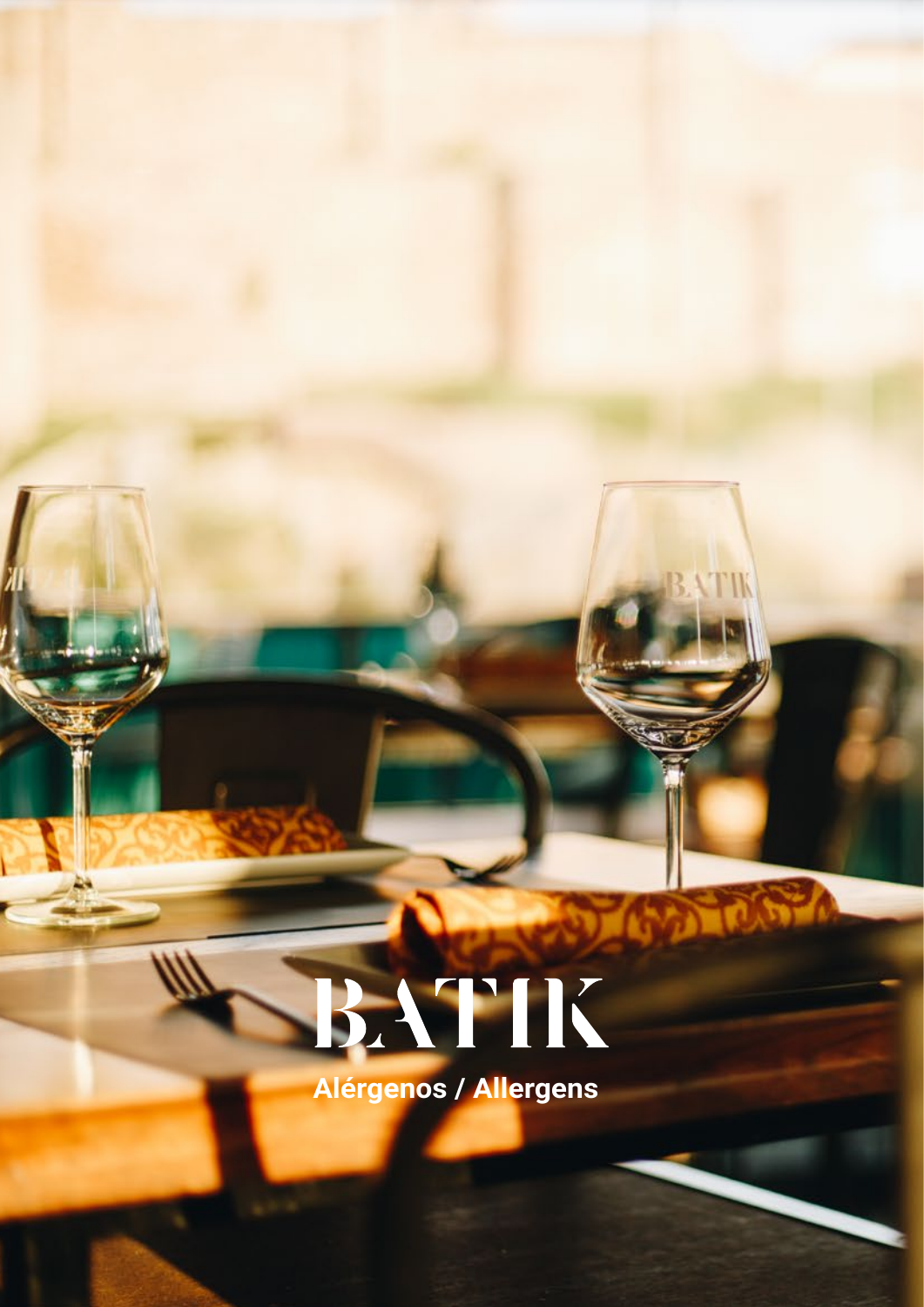| <b>COMPARTE EL MOMENTO</b> SHARE THE MOMENT<br>Payoyo cheese spread with local grown mango |
|--------------------------------------------------------------------------------------------|
|                                                                                            |
| Foie Micuit amontillado and roasted peppered pear                                          |
|                                                                                            |
| Chipotle-style bravas, smoked and spicy                                                    |
| 866800608                                                                                  |
| Alcazaba lamb and peppermint pastries                                                      |
|                                                                                            |
| Málaga salchichón croquettes with tomato jam                                               |
| o                                                                                          |

#### Huevo 63º con crema de Apio Rave, Duxelle y Torreznos caseros ..........................14.5 63º egg with celeriac cream, duxelle and homemade torreznos



Gambones en gabardina de curry-Tandoori y mahonesa Sweet chili .........................12 Curry-tandoori kingprawns tempura with sweet chili mayonnaise



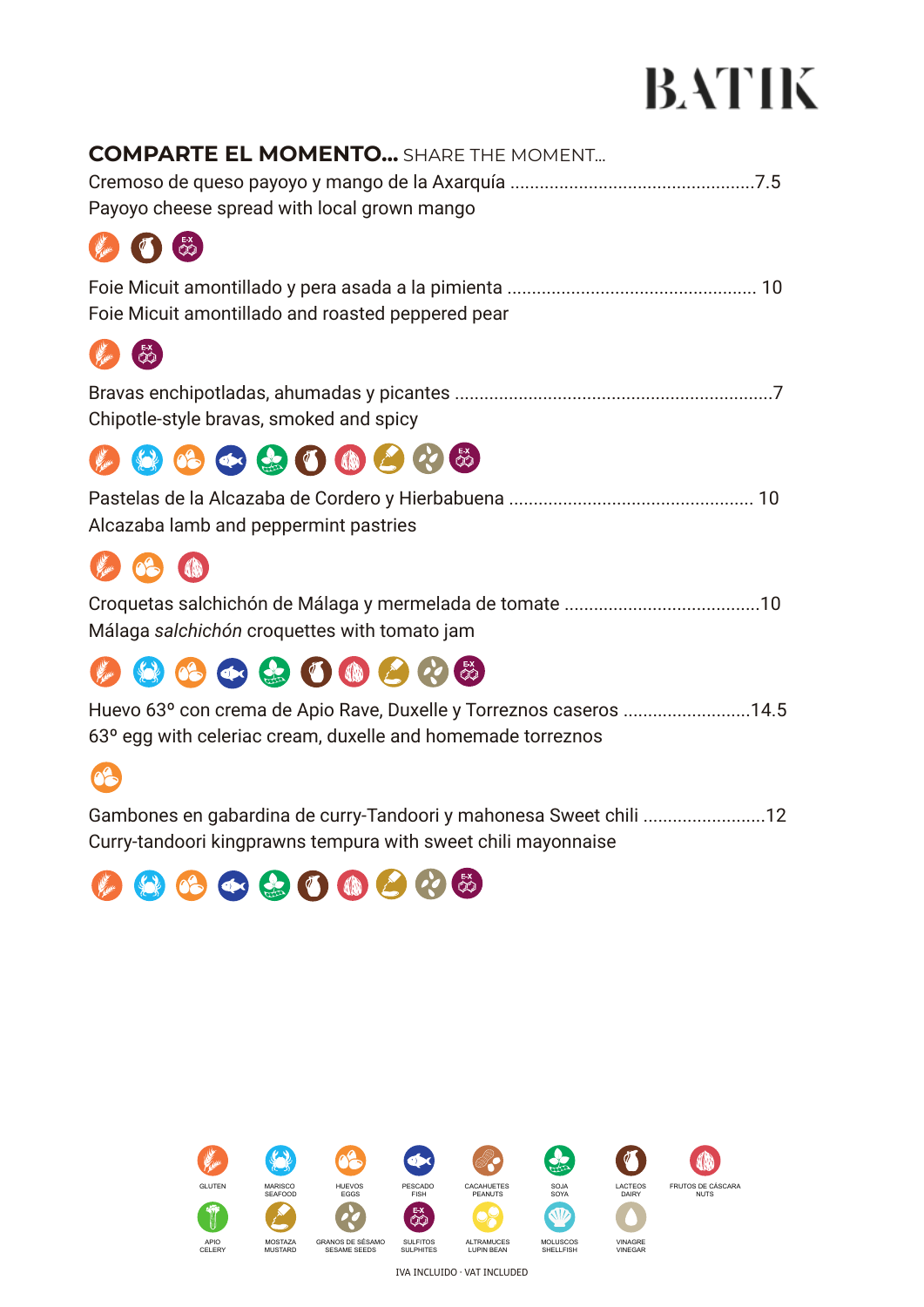#### **TÓMATE UN TIEMPO...** TAKE YOUR TIME...

Tomate eco, burrata pugliese con vinagreta de almendra dulce y balsámico ................ 12 Organic tomato, pugliese burrata with sweet almond & balsamic vinaigrette  $\begin{pmatrix} 1 \\ 1 \\ 2 \end{pmatrix}$ (dm) 6 Nuestra ensaladilla rusa con atún escabechado al jerez ...............................................10.5 Our Russian salad with Sherry marinated tuna  $\sigma$ 6 Salmorejo de naranja, bacalao ahumado y vinagreta de kalamata y anchoas ................10 Orange salmorejo, smoked cod, kalamata vinaigrette and anchovies 60 4 8 Ensalada de brotes con queso de cabra caramelizado, nueces, dátiles y vinagreta de cítricos .......10 Sprout salad with caramelized goat cheese, walnuts, dates and citrus vinaigrette

#### **VIAJA...** TRAVEL...

| Ceviche de corvina, su leche de tigre y totopos de maíz crujiente 14 |  |
|----------------------------------------------------------------------|--|
| Sea bass ceviche, tiger milk and crunchy totopos                     |  |



| Patacones de carnita, chili-lime mayonnaise and quacamole |  |
|-----------------------------------------------------------|--|

## Patacones de carnita, chili-lime mayonnaise and guacamole

| Flamed tuna tataki, sweetsour beetroot and acid apple |  |
|-------------------------------------------------------|--|

## **OR 63**

Sashimi de calmón aburi sobre ajoblanco de pistacho, balsámico de tomate y cebolleta .........17

Aburi salmon sashimi on pistachio ajoblanco, tomato balsamic and spring onion

 $(\psi$  or  $(\mathbb{R})$   $\otimes$ Nem de pollo tikka masala con salsa de yogur, hierbabuena y lima .............................. 3,5 Tikka masala chicken nem with mint,yogurt and lime sauce

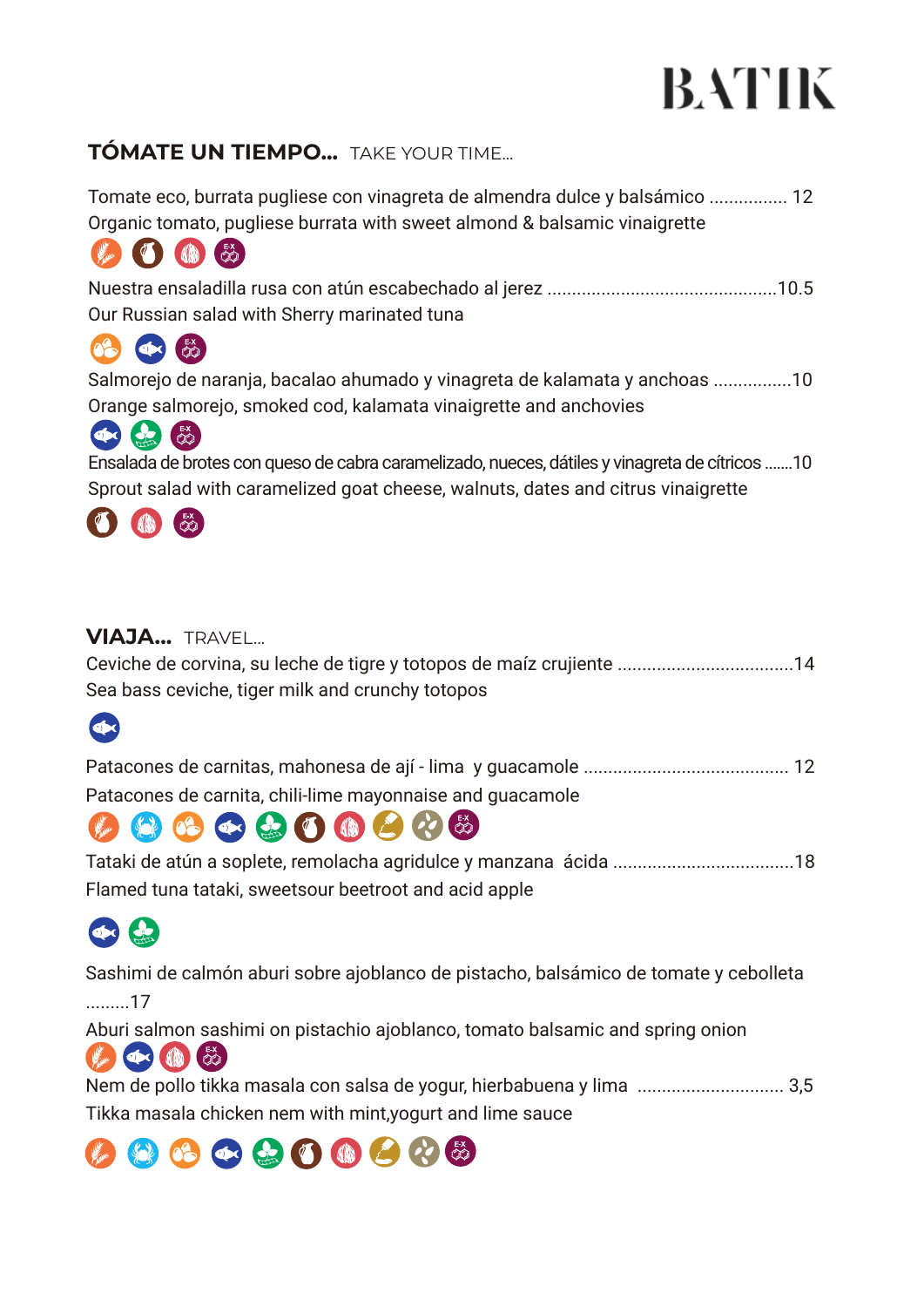| <b>DISFRUTA ENJOY</b>                                               |  |
|---------------------------------------------------------------------|--|
|                                                                     |  |
| Sea bass roasted in green curry and noodles with micro vegetables   |  |
| $\bullet$ 39000                                                     |  |
| Potato gnocchi with cherry tomato sauce, basil and burrata          |  |
| VS &                                                                |  |
| Grilled octopus on humita and mini corncobs with black butter       |  |
| 6 第 4                                                               |  |
|                                                                     |  |
| Lacquered salmon on summer vegetables and cow ricotta               |  |
| 2000                                                                |  |
| Beef ribs with chimichurri and vermouth with country style potatoes |  |
| UOE                                                                 |  |
|                                                                     |  |
| Picanha tataki, couscous with vegetables and zaàtar                 |  |
|                                                                     |  |
|                                                                     |  |

Lacquered duck with orange honey, lemon thyme and wok-fried rice